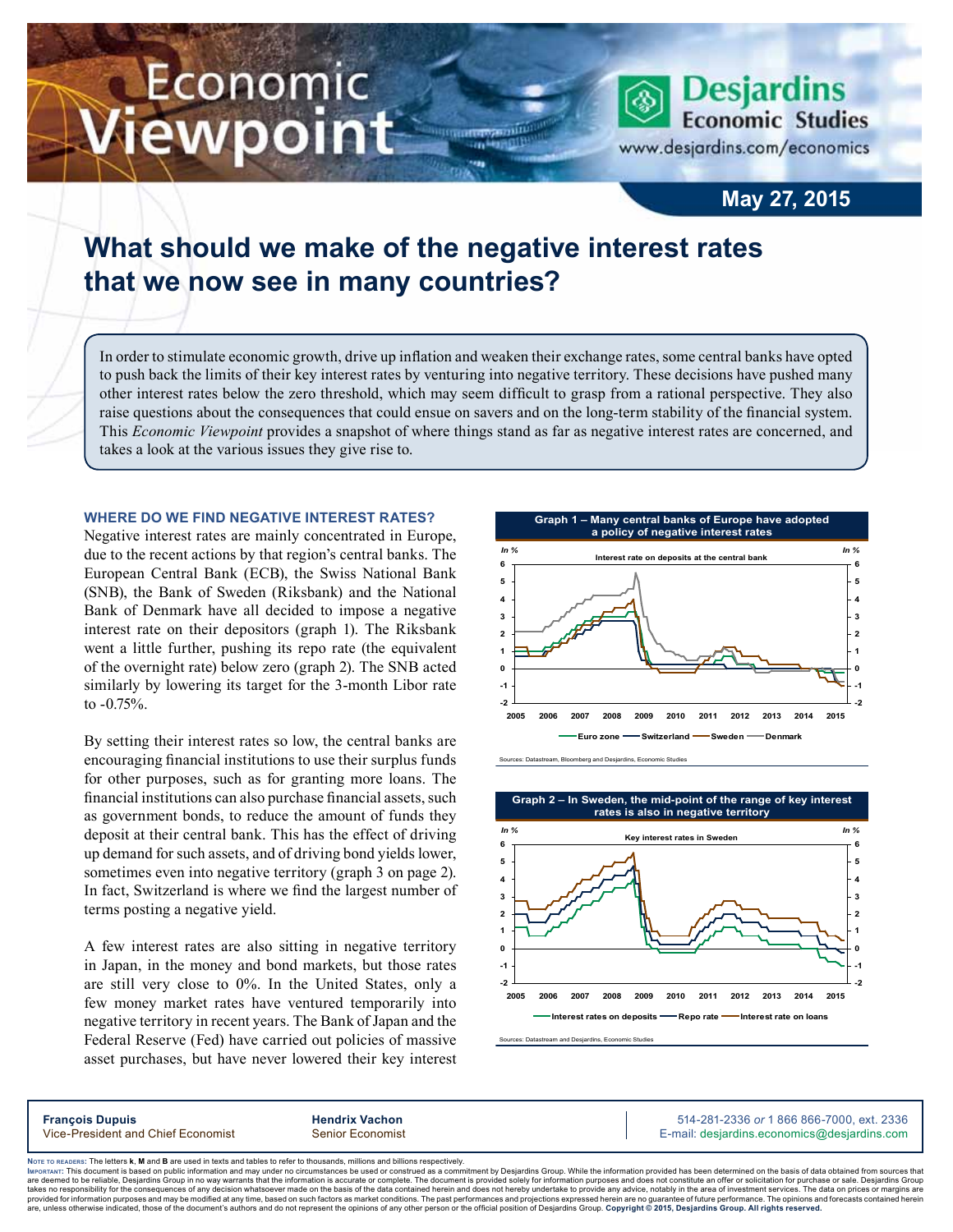

*Economic Viewpoint* May 27, 2015 www.desjardins.com/economics



rates below zero. The Bank of Canada has never adopted a negative interest rate either, and the Canadian money market rates and bond yields have remained in positive territory.

## **Retail interest rates react to a lesser degree**

Negative bond yields constitute an advantage for the European governments, which now receive interest income when they obtain financing. A few large, international corporations have also issued bonds with negative interest rates in the European market, but instances of individuals or small businesses enjoying negative interest rates on their borrowings are still very rare.

A few cases have received plenty of publicity, like that of a Danish lady who obtained an interest rate of -0.0172% on a 3‑year loan.1 However, the official data on credit interest rates show that they are still above the zero mark (graph 4).



On the other hand, cases of individuals paying interest fees on their savings are somewhat more frequent. The official data on deposit rates in Switzerland clearly show this new reality (graph 5). However, the interest rates demanded by financial institutions are not as steep as the rate paid to the central bank, or those prevailing in the money market. In addition, this penalty mainly affects large deposits.



### **Why should we accept negative interest rates?**

The concept of investors and financial institutions agreeing to hold bonds with a negative yield, or of individuals agreeing to pay interest on their deposits, may seem like an aberration. However, there are many rational explanations for these decisions.

First of all, bonds with negative yields may turn out to be a lesser evil, especially for financial institutions, which face the alternative of making a deposit at the central bank. Then, we must consider their return in real terms. If investors are worried about a prolonged period of deflation, the expected return on their investments is still positive in real terms.<sup>2</sup> Investors may also be apprehensive of a resurgence of financial difficulties in certain European countries. They would therefore prefer to hold a German bond with a negative yield, but with a low risk of payment default. An extreme view would be that negative yields on certain European bonds are seen as a premium for hedging oneself against the risk of the euro zone collapsing. If that were to happen, German, French and Dutch bonds would be paid back in marks, francs or florins, and those reborn currencies could be worth more than euros. With a potential gain linked to the exchange rate, the return on such bonds would then be above 0%.

<sup>1</sup> [www.nytimes.com/2015/02/28/business/dealbook/in-europe-bond-yields](http://www.nytimes.com/2015/02/28/business/dealbook/in-europe-bond-yields-and-interest-rates-go-through-the-looking-glass.html?_r=0)[and-interest-rates-go-through-the-looking-glass.html?\\_r=0.](http://www.nytimes.com/2015/02/28/business/dealbook/in-europe-bond-yields-and-interest-rates-go-through-the-looking-glass.html?_r=0)

<sup>2</sup> For example, a bond posting a yield of -0.5% will bring in a real return of 0.5% if inflation is at -1.0%. Real rate = nominal rate - inflation.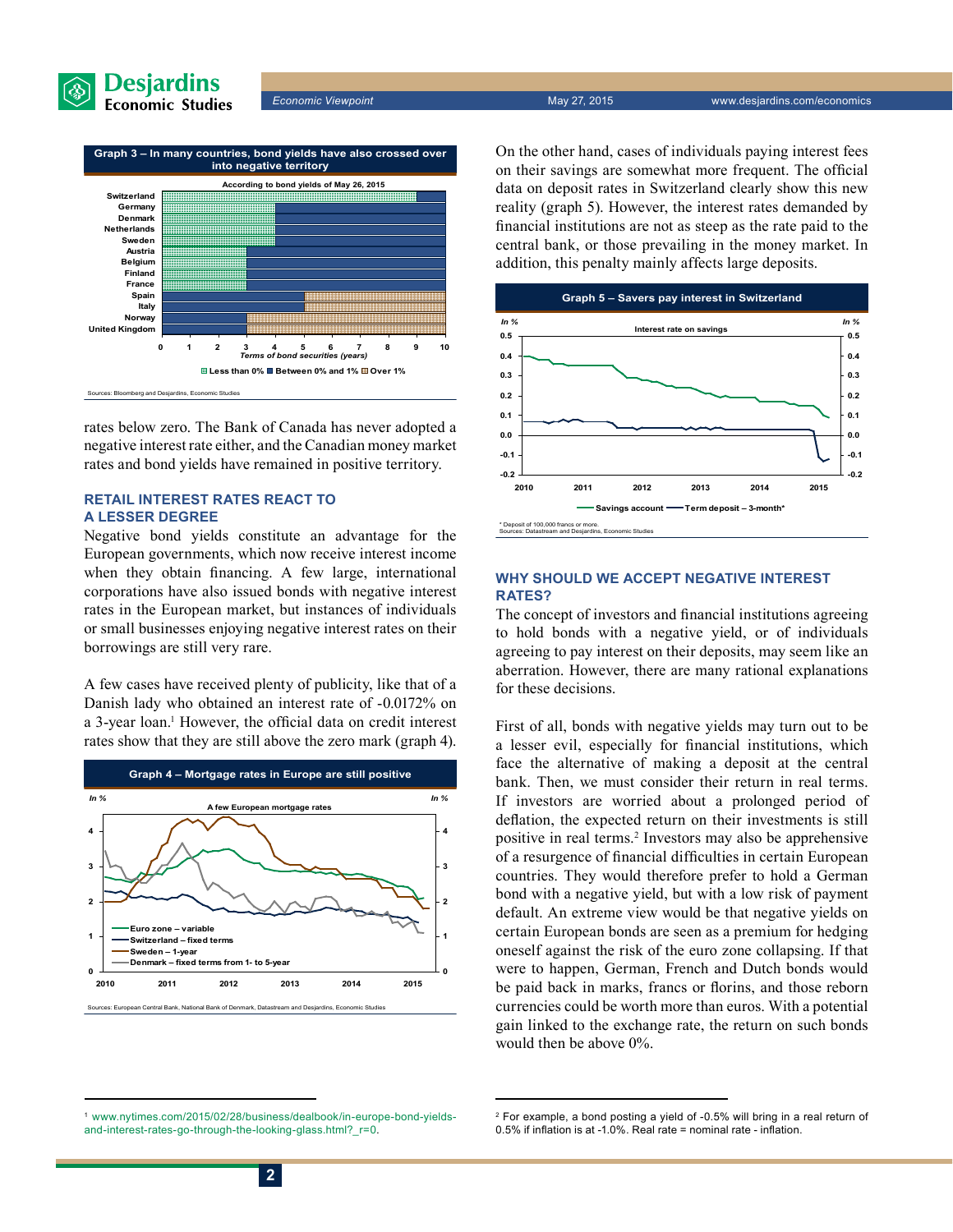*Economic Viewpoint* May 27, 2015 www.desjardins.com/economics

**Desjardins Fronomic Studies** 

Holding cash could seem to make more sense in many cases, however. For example, even if negative inflation is anticipated, holding cash at 0% interest could be a way of obtaining a better real return compared with that of an investment with a negative nominal interest rate. But this reasoning does not take into account the cost and inconvenience of holding cash, especially in large quantities. Holding cash can quickly become cumbersome. Transaction times are also longer due to the time spent counting, and recounting. Moreover, security issues must also be considered, which can involve costs for purchasing a safe or for a new insurance policy. Lastly, cash is subject to deterioration and is vulnerable to bad weather and to accidents, not to mention the danger of falling victim to counterfeiting.

#### **Is there a limit to negative interest rates?**

What could be considered a limit on negative interest rates is the threshold beyond which it would make no difference to an individual, an investor or a business whether he or it held an investment with a negative return or held cash, with the inconvenience and expense that that entails. From that point onwards, a central bank would lose its leverage over credit growth, as any further decline in interest rates would drive savings away from the financial system and would reduce the ability of financial institutions to grant loans.

Few analysts are bold enough to specify a precise limit to negative interest rates. This is largely due to the absence of empirical evidence to support any such claim. So far, the declining interest rates in Europe have not led to a strong increase in demand for bank notes, which suggests that the limit has not yet been reached in those countries (graph 6).



We could conceivably estimate the limit of negative interest rates, but doing so would require several hypotheses that are often difficult to validate. It would also seem logical that the threshold for moving to cash holdings would vary from one saver to another. Smaller savers would face fewer constraints for holding cash, and would therefore react more quickly to a drop by interest rates into negative territory. On the other hand, institutional investors, who invest hundreds of millions, or even billions of dollars, in the money and bond markets, would likely be far more patient. They would face particularly high costs to store, transport and account for their assets in bank notes. This issue would be all the more troublesome in a country like Canada, where the largest denomination is a \$100 bill. In comparison, a 1,000 franc denomination is available in Switzerland, reducing by a factor of ten the amount of space required to store cash. So everything is relative, and the definition of the limit for interest rates is rather a threshold at which a critical mass of deposits and investments is converted into cash.

In a note sent to the U.K. Treasury Committee in May 2013, the Bank of England (BoE) estimated that the limit of its overnight rate was around -0.50%. "So, while a temporary reduction in Bank Rate to significantly below zero might be feasible, it would probably not be possible to hold Bank Rate below minus  $\frac{1}{2}$  per cent (or thereabouts) for more than a year or two without provoking such a movement into cash, unless the convertibility of bank reserves into cash were to be restricted in some way."3

It is interesting to note that the BoE ties its -0.50% limit to a sufficiently lengthy application period of one to two years. It is indeed likely that the interest rate limit would change over time. A depositor could accept a negative, weaker rate in the short term, but in the longer term would hope to invest in a safe or something else to avoid paying a rate that penalizes. The BoE also assumes that no measures that constrain holding onto cash would be adopted. In fact, if the government voted in laws to restrict the use and holding of cash, interest rates could fall sharply lower. However, it would be hard for the government to gain the population's support for such measures.

With a key rate at -0.75%, the SNB will actually test the limit suggested by the BoE in 2013 for its own rate. At -0.25%, the Riksbank is closing in. The ECB does not seem to want to test such a low limit. Governor Mario Draghi firmly closed the door to reducing the deposit rate below -0.20% and gave no indication as to a decrease for the main refinancing operations rate. The Fed showed even more caution, with Janet Yellen having indicated in November 2013 that even a slightly positive deposit rate

www.bankofengland.co.uk/publications/Documents/other/treasury [committee/ir/tsc160513.pdf.](http://www.bankofengland.co.uk/publications/Documents/other/treasurycommittee/ir/tsc160513.pdf)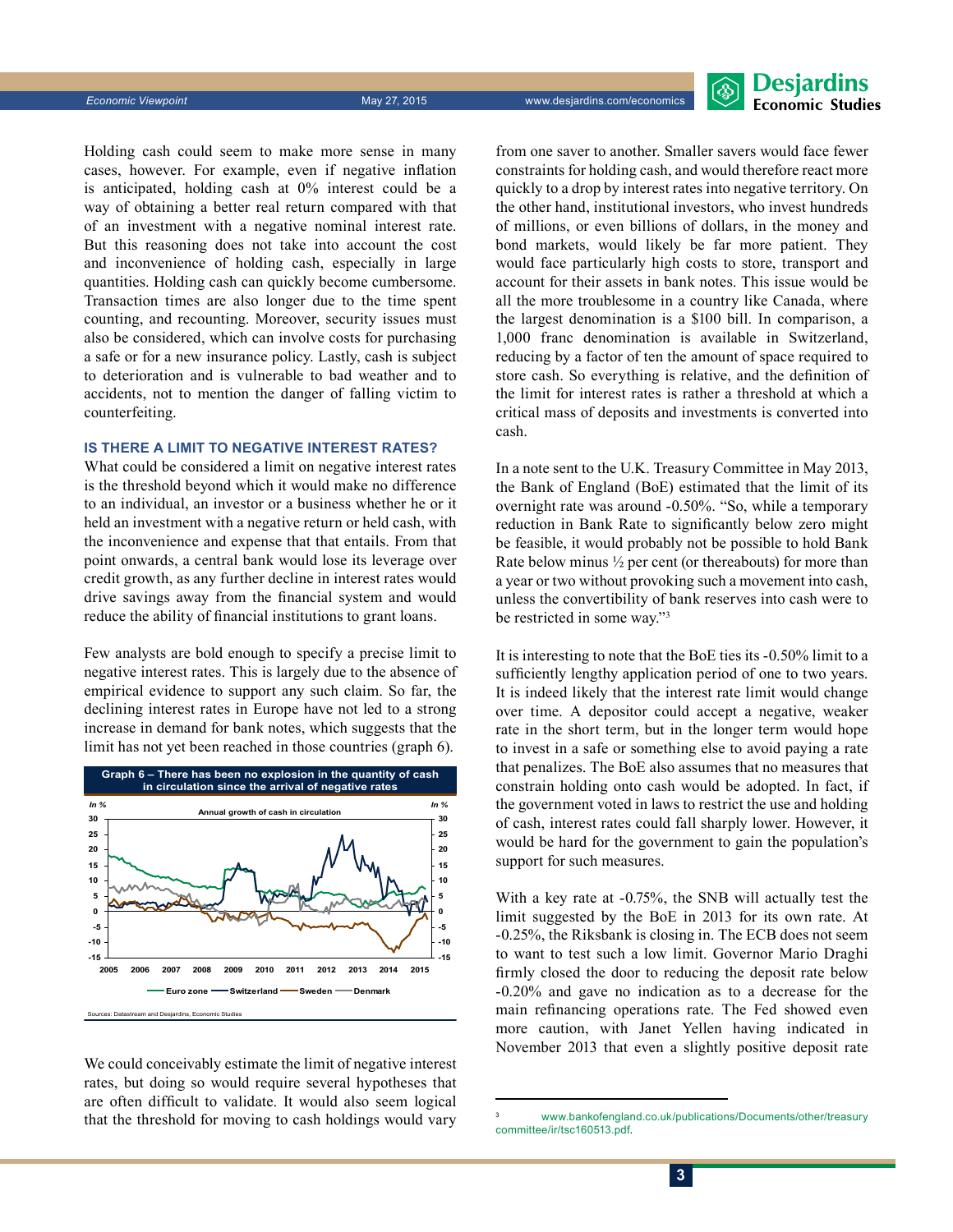

would impair the money market,<sup>4</sup> which is where financial institutions find financing. Seen from this perspective, the interest rate limit is no longer simply a threshold where a critical mass of wealth is converted into cash; rather, it is a threshold where the costs for the economy and financial markets become too large.

#### **Potentially high costs**

The worst case scenario is clearly a massive conversion of deposits into cash. As noted previously, this would translate into a loss of power of central banks which would have more difficulty influencing economic activity through credit. The inability for central banks to act would also have collateral damage such as a reduction in inflation expectations, which could harm consumption. Without savings fueling the financial system, it would be difficult for a company to invest and for a household to buy a home. At the end, the collapse of the financial system would very likely push the economy into a depression.

Before arriving at such an extreme scenario, other potentially high costs may pile up. These costs often manifest even before interest rates fall into negative territory. For example, defined benefit pension plans have already been hard hit by weak bond yields. Negative rates clearly aggravate their situation, forcing them to revise upward the contribution level of participants or reduce the benefit promised to future retirees. Those without such a retirement plan still face a similar problem and must increase their savings rate, work longer or revise downward their expected retirement income. In all cases, current or future consumption will be negatively affected.

One solution to low returns is taking more risk, also known as reaching for yield. It is still a perilous solution for the future, because if more savers acquire risky securities, more people will be penalized if the risks manifest one day.

Like the situation with retirement plans, the long-term profitability of European life insurance companies was threatened by very weak interest rates, and it worsens with negative rates. The impact varies depending on the insurance product; those with a fixed premium and high return assumptions are the most problematic. Insurance companies obviously cannot change existing contracts. For example, they cannot raise premiums for their existing clients to offset the decrease in returns. But they can improve their profitability by offering products that are less sensitive to interest rates or by increasing premiums for new clients.

The creation of bubbles is another problem that threatens the financial system and economic growth. For example, weak retail interest rates, which may be amplified by central banks implementing negative key rates, encourage credit and increase the risk of a real estate bubble. Home price growth has also accelerated in the last year in Sweden and Denmark (graph 7). The situation is even more problematic when household debt levels are high, as this makes them more sensitive to an eventual price correction or a future rebound in interest rates. Bubbles can also appear in stock markets or other categories of assets.



The analysis of the cost of low interest rates should also consider the time and capital that are wasted in analyzing the new situation and making changes to adapt to it. The arrival of negative rates raised particular issues with investments in IT to ensure that systems could operate in this new reality. Building safes in response to monetary policy would be another good example of wasting resources. Companies could offer solutions to other companies or individuals to help them avoid paying interest on their deposits. Institutional investors that manage great quantities of funds would be particularly interested in this kind of solution. This could even extend to creating a parallel currency that would be based on cash reserves held in enormous vaults.

In fact, there are no limits on innovation when there is something to be gained (or a cost to be avoided). In a recent speech, the Director of Research of the New York Fed<sup>5</sup> noted several changes that could occur in our lives in an environment of negative interest rates. For example, companies might prefer to hold off on cashing cheques to avoid paying interest. Individuals might also pay their credit card accounts more quickly, or even in advance, to

<sup>4</sup> Hearing of Janet Yellen before the Committee on Banking, Housing, and Urban Affairs of the U.S. Senate on November 14, 2013, p. 18, [www.gpo.](http://www.gpo.gov/fdsys/pkg/CHRG-113shrg85910/pdf/CHRG-113shrg85910.pdf) [gov/fdsys/pkg/CHRG-113shrg85910/pdf/CHRG-113shrg85910.pdf](http://www.gpo.gov/fdsys/pkg/CHRG-113shrg85910/pdf/CHRG-113shrg85910.pdf).

<sup>5</sup> James MacAndrews, "Negative Nominal Central Bank Policy Rates: Where Is the Lower Bound?", speech delivered on May 8, 2015, [www.newyorkfed.](http://www.newyorkfed.org/newsevents/speeches/2015/mca150508.html) [org/newsevents/speeches/2015/mca150508.html.](http://www.newyorkfed.org/newsevents/speeches/2015/mca150508.html)